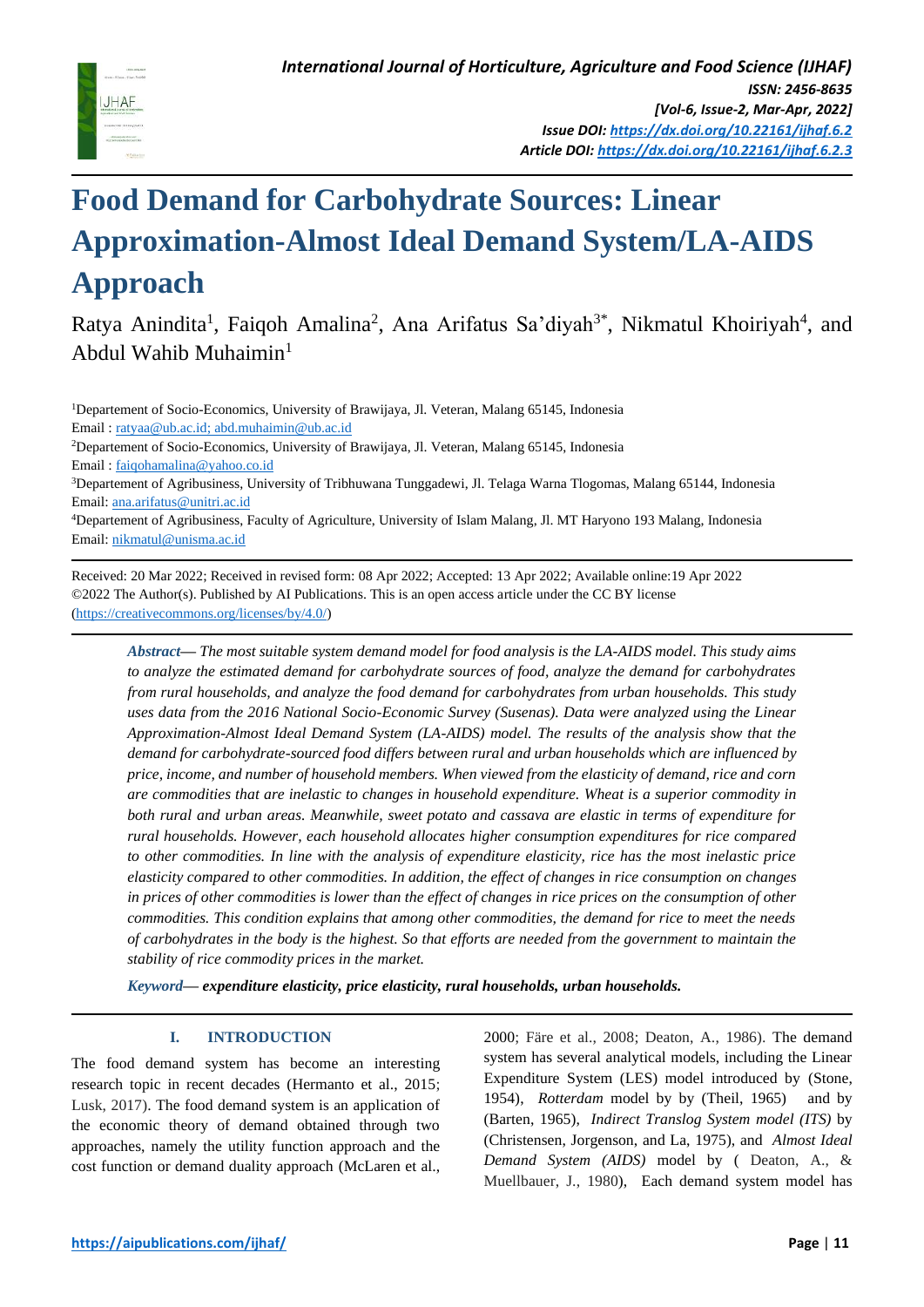strengths and weaknesses, so the application must be adapted to the needs of the analysis.

Analysis with the LES model cannot describe consumer demand behavior according to Engel's law (Nugroho & Suparyono, 2015). The LES model is only capable of analyzing normal and superior commodities (Maula et al., 2019). Meanwhile, the Rotterdam model is inconsistent with the utility maximization function (Delavar et al., 2020). So that neither the LES model nor the Rotterdam model is suitable for the analysis of food demand because both models do not meet the assumptions of the law of demand. One alternative demand system model that can be used for food analysis is the ITS and LA-AIDS models. Both of these models can explain the system demand flexibly and better describe the empirical conditions. However, the ITS model requires a relatively high number of independent parameters for analysis, so it is not suitable when applied to secondary data. The most suitable system demand model for food analysis is the LA-AIDS model. The LA-AIDS model is linear in parameters and simpler in analysis (Deaton, A., & Muellbauer, J., 1980; Sulgham, 2006; Liao and Chern, 2007).

Another advantage of the LA-AIDS model is that the resulting price coefficient can be used to calculate three kinds of elasticity, namely (1) own price elasticity, (2) cross-price elasticity, and (3) expenditure elasticity (Akinbode, 2015; Delport, M., et al, 2017; M.J.A. Van den Tillaart, 2019; Bett et al., 2012). Further information on the value of the elasticity of demand can be applied to the estimation of demand for staple food. Analysis of the estimated demand for staple food has been carried out by several researchers, such as the analysis of demand for rice and other commodities in the Philippines (Sombilla, M. A., Lantican, F. A., & Quilloy, K. P., 2013), demand for rice in Nigeria (Kassali, R., Kareem, R. O., Oluwasola, O., & Ohaegbulam, O. M., 2010; Erhabor, P. O. I., & Ojogho, O., 2011; Oyinbo, O., Omolehin, R. A., & Abdulsalam, Z., 2013). Analysis of staple food demand is also carried out in China (Zheng and Henneberry, S.R., 2010a; Zheng, Z., & Henneberry, S. R., 2010b), The results of the analysis explain that there are differences in household behavior based on social and demographic factors such as the number of household members and region. Therefore, each analysis is important to distinguish social and demographic factors in the analysis.

Food analysis, especially staple food in Indonesia, has been carried out by several researchers, such as food demand in East Java (Purwaningsih, Y., Hartono, S., Masyhuri, M., & Mulyo, J. H., 2014), National food demand (Pangaribowo, E.H. and Tsegai, D. W., 2011; Sa'diyah, A. A., Nendissa, D. R., & Sinaga, A. M., 2019), food demand

in East Kalimantan (Sunaryati, R., 2016). The problem that is often faced by researchers is the value of zero consumption, thus causing biased results in econometric analysis. The zero consumption value solution can be solved by grouping the commodity with similar commodities (Cox dan Wohlgenant, 1986). Apart from grouping commodities, the problem of zero consumption can also be overcome using the Inverse Mill's Ratio (IMR) approach in the analysis. IMR is the ratio of the estimated value of the standard normal density function to the estimated value of the standard normal cumulative distribution function (Heien dan Wessells, 1990).

Currently, the analysis of staple foods is still needed (Muyanga et al., 2006). Staple food as a source of carbohydrates has an important role in human life, especially in developing countries such as Indonesia. According to Rachman and Ariani (2008); Amanto et al., 2019; Hafizah et al., (2020), food consumption in Indonesia is still dominated by food sources of carbohydrates, especially rice. The demand for rice will continue to increase in line with population growth in Indonesia which is increasing every year (Badan Pusat Statistik, 2017a; Bashir & Yuliana, 2018). This condition causes the price of rice to increase if it is not balanced with an increase in production. If rice production cannot be increased, the effort that can be done is to diversify local food products such as corn, cassava, and sweet potatoes. Analysis of staple foods with a demand system is expected to be able to provide information about the relationship between rising rice prices as the main staple food source and local diversified commodities. According to Ariani (2010), diversification of staple food commodities has started to occur, but what has happened is that rice diversification is more not with local commodities but with wheat flour which is a non-local food commodity. Diversification of rice to flour will cause other problems, namely the increase in the value of wheat flour imports. This condition causes the need for an analysis of the linkage of rice as the main food commodity with local and non-local commodities (wheat flour). This study aims to: (1) analyze the estimated demand for carbohydratesourced food, (2) analyze the demand for food-carbohydrate sources in rural households, (3) analyze the demand for food-carbohydrate sources in urban households.

#### **II. METHODS**

The research uses data from the 2016 National Socio-Economic Survey (Susenas). The Susenas data required includes the Consumption and Expenditure module at the household level in the province of Central Java for March 2016. The data is obtained from the Central Statistics Agency (BPS). Central Java Susenas data in 2016 consisted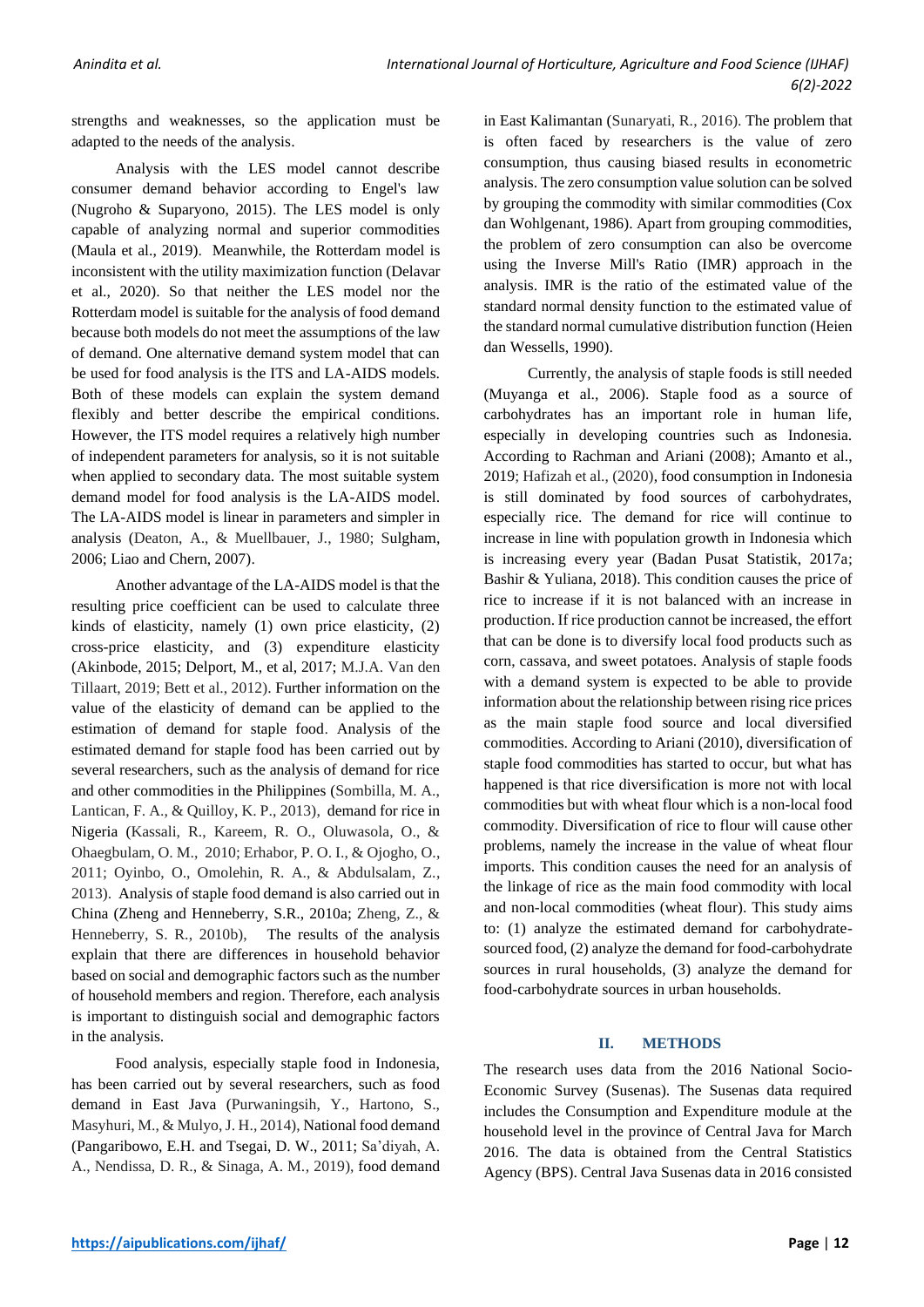of 11,796 rural households and 10,994 urban households. The core data needed in this study include the status of residence (city/village) and the number of household members. Meanwhile, the consumption module data needed is a description of household expenditures for rice, corn, cassava, sweet potato, and wheat flour commodities.

Analysis of food demand for carbohydrate sources was carried out using the Linear Approximation/Almost Ideal Demand System (LA-AIDS) model. The LA-AIDS model is a linear demand model derived from Marshallian demand but in the proportion of expenditure or budget share (Deaton dan Muellbauer, 1980). The LA/AIDS model was estimated using the Seemingly Unrelated Regression /SUR (Siami-Namini, 2017; Essaten, S., Mekki, A. A. E., & Serghini, M., 2018). SUR is an estimate in a multivariate regression system that explains the value of each unrelated equation model. So that each equation model can be analyzed simultaneously without causing a correlation between the models (Zellner, 1962). Here are the similarities of LA-AIDS:

 = +∑ log + log(⁄ ∗)+ log + ............................................. (1)

The household consumption data from the Susenas is household consumption for one week. The short consumption time causes some households not to consume (zero consumption). This condition causes the results of the OLS analysis to be biased (Busway, et al, 2007). To avoid the problem of bias in the analysis, Heckman (1979) uses the predictive value of the probit model that produces the Inverse Mill's Ratio (IMR). IMR is the ratio of the estimated value of the standard normal density function to the estimated value of the cumulative standard normal distribution function. The IMR value is obtained from the following equation:

$$
IMR_{ih} = \frac{\emptyset(x,\beta)}{\theta(x,\beta)} \text{ for } y_{ih} = 1
$$
\n
$$
\dots
$$
\n
$$
(2)
$$

$$
IMR_{ih} = \frac{\phi(x,\beta)}{\theta(x,\beta)} \text{ for } y_{ih} = 0
$$

. (3)

Where x is the socio-demographic factor,  $\beta$  is the log of commodity prices.  $y_{ih}$  is a dummy variable,  $y_{ih} = 1$  if the household consumes the commodity and,  $y_{ih} = 0$  if the household does not consume the commodity.

............................................................................................

Heien and Wessells (1990) used Heckman's two-step estimation by including IMR in the observations. So that the LA-AIDS equation is obtained as follows:

 $w_i = \alpha_i + \sum_j \gamma_{ij} \log p_j + \beta_i \log(x/p*) + \beta_i \log ART_j +$ + ................................... (4)

Where  $w_i$  is the i<sup>th</sup> food expenditure share;  $p_j$  is the j<sup>th</sup> commodity price; x is total food expenditure; IMR is the value of Inverse Mills Ratio;  $\alpha$ , d,  $\beta$ ,  $\gamma$  are estimation parameters, and  $\mu$  are error terms.  $p^*$  is the stone price index  $(\ln p^* = \sum w_i \cdot \ln p_i)$ . While i, j for 1 (rice), 2 (corn), 3 (cassava), 4 (sweet potato), 5 (wheat flour). The LA-AIDS model to be consistent with the demand theory, the use of the AIDS model in the demand system must go through a demand restriction test consisting of adding up, homogeneity, and symmetry. (Liao dan Chern, 2007).

Adding up: 
$$
\sum_i a_i = 1, \sum_i a_{ij} = 0, \sum_i b_i = 0,
$$

Homogenitas :  $\sum_i c_{ii} = 0$ ,

Simetri :  $c_{ii} = c_{ii}$ .

The results of the model estimation with LA-AIDS are used to calculate the elasticity of demand. This analysis uses two approaches in calculating the elasticity of demand, namely the compensated (Hicksian) approach, and the uncompensated (Marshallian) approach. These two approaches are used because they have different effects namely, there is a substitution effect in the compensated analysis, while in the uncompensated analysis, apart from a substitution effect, there is also a real income effect (Nicholson, 1995; Crosetto, 2010).

Compensated elasticity,

| Compensated price elasticity value:                                                    | $\epsilon_{ii}^H = -1 +$ |
|----------------------------------------------------------------------------------------|--------------------------|
| Compensated cross-price elasticity value: $\epsilon_{ij}^H = \frac{v_{ij}}{w_i} + w_j$ |                          |
|                                                                                        |                          |
| Uncompensated Elasticity,                                                              |                          |
| Uncompensated price elasticity value:                                                  | $\in_{ii}^M =$           |
| (7)                                                                                    |                          |
| Uncompensated cross elasticity value:                                                  | $\in_{ii}^M =$           |
| (8)                                                                                    |                          |
| <b>Expenditure Elasticity:</b>                                                         | $\eta_i =$               |
| (9)                                                                                    |                          |
| Marginal Expenditure share                                                             |                          |
|                                                                                        |                          |
| Where $\epsilon_{ii}^M$ is uncompensated price elasticity, $\epsilon_{ii}^M$ is        |                          |

uncompensated cross elasticity,  $\epsilon_{ii}^H$  is compensated price elasticity,  $\epsilon_{ij}^H$  is compensated cross elasticity,  $\eta_i$  is expenditure elasticity,  $m_i$  is marginal *Expenditure share*,  $w_i$ is budget share,  $\gamma_{i-j}$  is the commodity price parameter,  $\beta_{i-j}$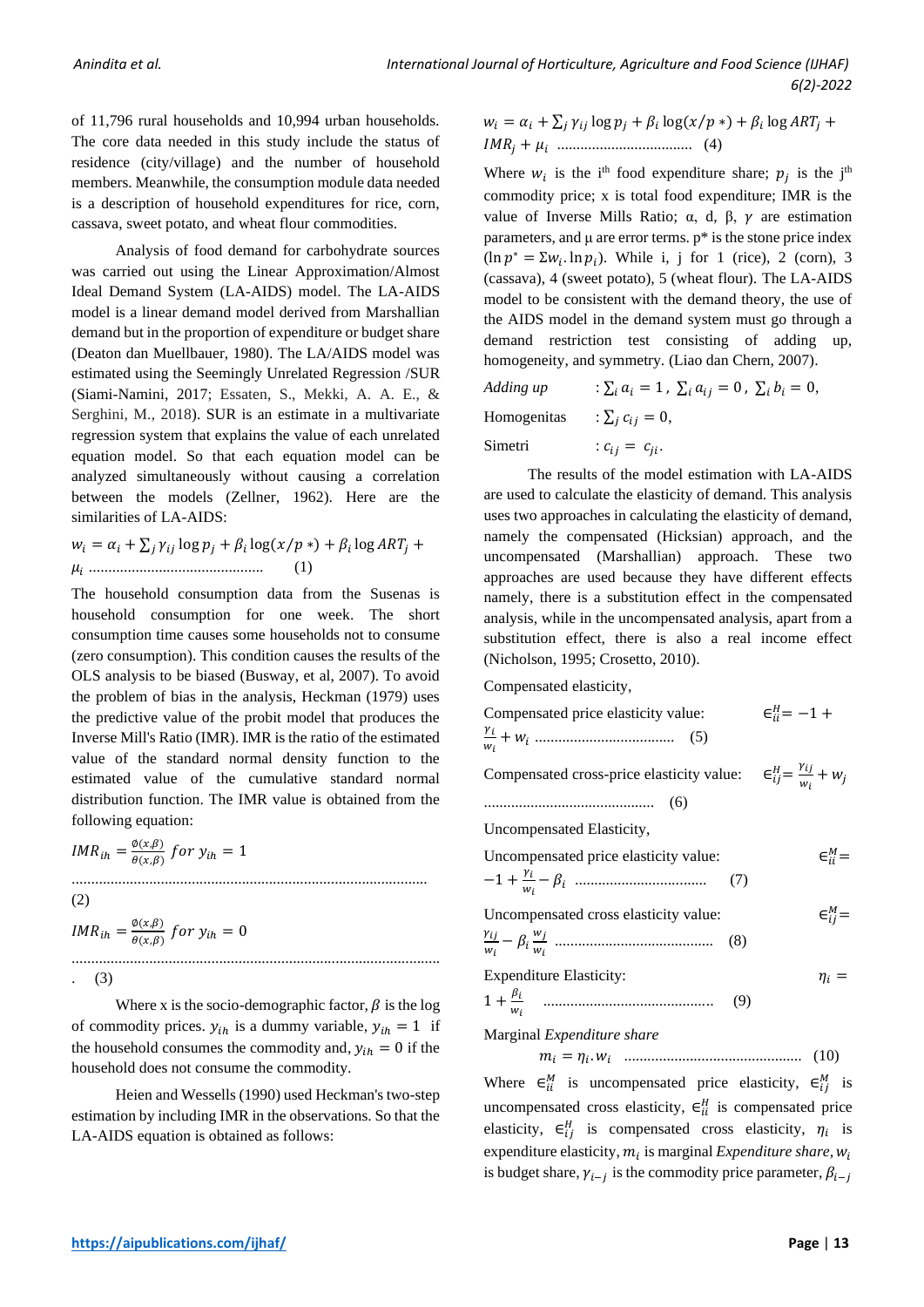is expenditure parameter,  $i$  for commodity-dependent variable, and  $j$  for commodity independent variable.

#### **III. RESULT AND DISCUSSION**

### **1.1. Estimation of Food Demand for Carbohydrate Sources**

Respondents from Central Java Susenas data in 2016 consisted of 22,838 households. Of the total number of respondents, 51.76% of households live in rural areas and

48.24% of households live in urban areas. According to the Central Statistics Agency (2017a), household consumption of rice in rural areas (1,494 kg/capita) is greater than in urban areas (1,344 kg/capita), which means that households in rural areas are more dependent on demand for rice as the main food ingredient than in urban areas. Several factors influence the size of household consumption in both rural and urban areas, including prices, household expenditures, and the number of household members. The effect of each variable can be seen in Table 1.

|     | Intersep  | Lpbr      | Lpjg      | Lptr      | Lpuj      | Lpsk      | Lpexp     | Lpart     |  |  |
|-----|-----------|-----------|-----------|-----------|-----------|-----------|-----------|-----------|--|--|
|     | Rural     |           |           |           |           |           |           |           |  |  |
| Wbr | 1.0261    | $-0.0045$ | $-0.0065$ | $-0.0029$ | $-0.0015$ | 0.0154    | $-0.0081$ | 0.0184    |  |  |
| Wjg | 0.8831    | $-0.0065$ | 0.0303    | $-0.0074$ | $-0.0007$ | $-0.0156$ | $-0.0012$ | 0.0166    |  |  |
| Wtr | 0.6824    | $-0.0029$ | $-0.0074$ | 0.0021    | 0.0023    | 0.0059    | 0.0063    | $-0.0113$ |  |  |
| Wuj | 0.2009    | $-0.0015$ | $-0.0007$ | 0.0023    | $-0.0018$ | 0.0017    | 0.0051    | $-0.0004$ |  |  |
| Wsk | $-1.7926$ | 0.0154    | $-0.0156$ | 0.0059    | 0.0017    | $-0.0073$ | $-0.0021$ | $-0.0232$ |  |  |
|     |           |           |           | Urban     |           |           |           |           |  |  |
| Wbr | 1.1345    | 0.0381    | $-0.0047$ | $-0.0176$ | $-0.0212$ | 0.0054    | $-0.0174$ | 0.0276    |  |  |
| Wjg | 0.0279    | $-0.0047$ | $-0.0043$ | 0.0037    | 0.0099    | $-0.0046$ | $-0.0010$ | $-0.0009$ |  |  |
| Wtr | 0.3138    | $-0.0176$ | 0.0037    | 0.0070    | 0.0108    | $-0.0040$ | 0.0091    | $-0.0104$ |  |  |
| Wuj | $-0.2046$ | $-0.0212$ | 0.0099    | 0.0108    | $-0.0017$ | 0.0022    | 0.0072    | $-0.0027$ |  |  |
| Wsk | $-0.2716$ | 0.0054    | $-0.0046$ | $-0.0040$ | 0.0022    | 0.0010    | 0.0021    | $-0.0138$ |  |  |

*Table 1. Estimated Results of Food Demand for Carbohydrate Sources*

Source: Author's calculations from Susenas

Note: Wbr (*Budget share of rice*), Wjg (*Budget share of corn*), Wtr (*Budget share of wheat*), Wuj (*Budget share of sweet potato*), Wsk (*Budget share of cassava*), lpbr (rice price), lpjg (corn price), lptr (wheat price), lpuj (sweet potato price), lpsk (cassava price), lpexp (expenditure), lpart (size of household member)

All observation variables in Table 1 have a probability value of less than one percent. This means that all independent variables have a significant effect on changes in commodity demand. The significant value of the price and expenditure coefficients can be used to analyze the sensitivity of household consumption to changes in prices and expenditures. The analysis is carried out through an analysis of the elasticity of demand in the form of an analysis of own price elasticity, cross price elasticity, and expenditure elasticity.

Table 1 shows the coefficient for the size of household members, some are positive and some are negative. Positive and negative signs explain the effect of the number of household members on the increase and decrease in demand for commodities. The coefficient on the number of household members has a positive effect on each share of rice expenditure and negatively on the share of wheat, sweet potato, and cassava expenditures. However, the size of household members has a different effect on the share of maize expenditure, which is positive in the rural analysis and negative in the urban analysis.

### **1.2. The Elasticity of Food Demand for Carbohydrate Sources in Rural Areas**

Analysis of elasticity of demand is carried out to determine the level of sensitivity of demand for a commodity to changes in expenditure and changes in commodity prices. Expenditure elasticity describes the behavior of households towards the demand for a commodity due to changes in household spending. Meanwhile, marginal expenditure share is used to determine changes in the share allocation of commodity expenditures in the future due to changes in household expenditures (Andreyeva et al., 2010; Hursh, S. R., & Roma, P. G., 2016; Asare dan Eghan, 2012; Wogbe, 2000). Own price elasticity explains the effect of changes in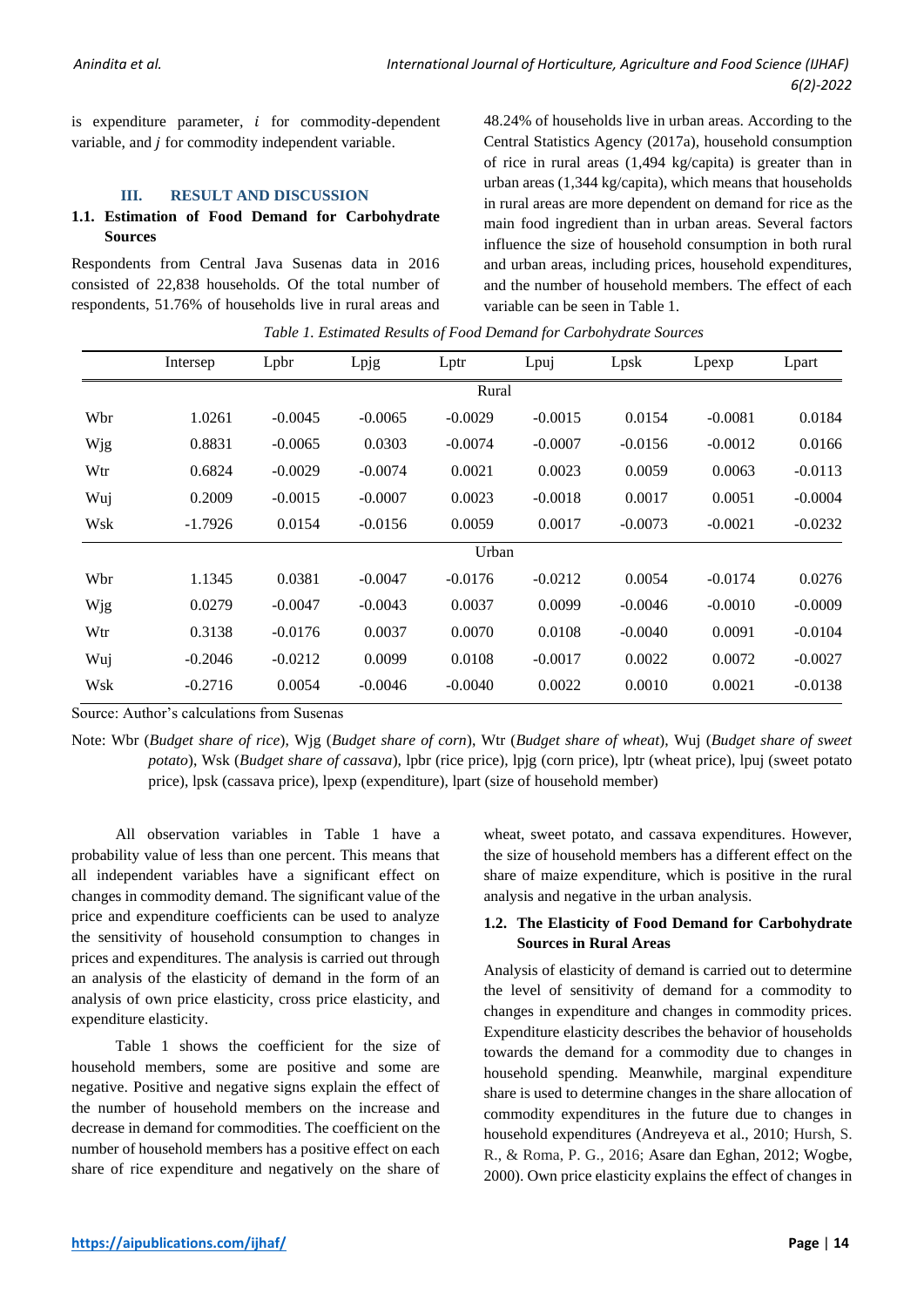commodity prices on the demand for these commodities. Meanwhile, cross price elasticity describes the relationship formed between commodities when one of them experiences a price change (Elnovita et al., 2019; Hirshleifer, 1985; Anindita, 2008). The results of the analysis of expenditure elasticity and marginal expenditure share are presented in Table 2. While the results of the analysis of own price elasticity and cross price elasticity are uncompensated and compensated in Table 3.

|  |  | Table 2. Expenditure Elasticity and Marginal Expenditure share in Rural households |
|--|--|------------------------------------------------------------------------------------|
|--|--|------------------------------------------------------------------------------------|

| Commodity           | <b>Expenditure Elasticity</b> | Marginal expenditure share |
|---------------------|-------------------------------|----------------------------|
| Rice                | 0.9921                        | 1.0180                     |
| Corn                | 0.9986                        | 0.8819                     |
| <b>Wheat Flour</b>  | 1.0092                        | 0.6886                     |
| <b>Sweet Potato</b> | 1.0254                        | 0.2060                     |
| Cassava             | 1.0012                        | $-1.7946$                  |

Source: Author's calculations from Susenas.

The elasticity of the six commodities (rice, corn, wheat, sweet potato, cassava) has a positive between 0.9921 to 1.0254 (Table 2). The positive value of the expenditure elasticity illustrates that an increase in household spending can increase the demand for a commodity (Sa'diyah et al., 2019; Hirshleifer, 1985; Tomek, W. G., & Kaiser, H. M., 2014; Nendissa, D. R., Anindita, R., Khoiriyah, N., & Sa'diyah, A. A., 2021). Rice has a lower elasticity value than other commodities. This means that among other commodities, rice is the main source of carbohydrates because the value of the change in demand is lower than the change in expenditure of 0.9921. This condition is rice consumption has become the main source of carbohydrate food consumption so changes in household spending do not have a major influence on rice consumption for rural households. In addition to rice, the commodity that has an elasticity value of less than one is corn, which is 0.9986. Meanwhile, other commodities have expenditure elasticity

values of more than one, namely 1.0092 (wheat), 1.0254 (sweet potato), and 1.0012 (cassava). The results of this analysis support another analysis which states that the elasticity of rice expenditure in rural Indonesia is lower than other carbohydrate sources (Saliem, 2002; Miranti, 2017).

The marginal expenditure share for rice is 1.0180 (greater than one). This large value indicates that in the future only rice will receive a larger increase in expenditure allocation compared to other commodities. Meanwhile, for other commodities, the marginal expenditure share is around 0.2060-0.8819. The interesting thing is the marginal expedited value of cassava is -1.7946. This means that in the long term there will be a decrease in the allocation of expenditure to consume cassava. Even though cassava is one of the local commodities which is an alternative food from the government's efforts to diversify rice (Ariani, 2010; Rahmawati, 2009; Sasongko, L. A., 2009).

|  |  | Table 3. Own Price Elasticities and Cross Price Elasticities in Rural |  |  |  |
|--|--|-----------------------------------------------------------------------|--|--|--|
|  |  |                                                                       |  |  |  |

| Commodity           | Rice      | Corn      | Wheat Flour   | Potato Sweet | Cassava   |  |  |  |
|---------------------|-----------|-----------|---------------|--------------|-----------|--|--|--|
|                     |           |           | Uncompensated |              |           |  |  |  |
| Rice                | $-0.9962$ | 0.0026    | 0.0010        | $-0.0027$    | $-0.0185$ |  |  |  |
| Corn                | 0.0357    | $-0.9645$ | 0.0352        | 0.0345       | 0.0318    |  |  |  |
| Wheat Flour         | $-0.0063$ | $-0.0050$ | -1.0032       | 0.0013       | 0.0196    |  |  |  |
| Sweet Potato        | $-0.0348$ | $-0.0312$ | $-0.0261$     | -1.0139      | 0.0060    |  |  |  |
| Cassava             | $-0.0021$ | $-0.0020$ | $-0.0017$     | $-0.0012$    | $-0.9938$ |  |  |  |
|                     |           |           | Compensated   |              |           |  |  |  |
| Rice                | 0.0218    | 0.8788    | 0.6781        | 0.1965       | $-1.7969$ |  |  |  |
| Corn                | 1.0604    | $-0.0826$ | 0.7167        | 0.2351       | $-1.7583$ |  |  |  |
| <b>Wheat Flour</b>  | 1.0292    | 0.8862    | $-0.3145$     | 0.2040       | $-1.7894$ |  |  |  |
| <b>Sweet Potato</b> | 1.0173    | 0.8743    | 0.6736        | $-0.8079$    | $-1.8014$ |  |  |  |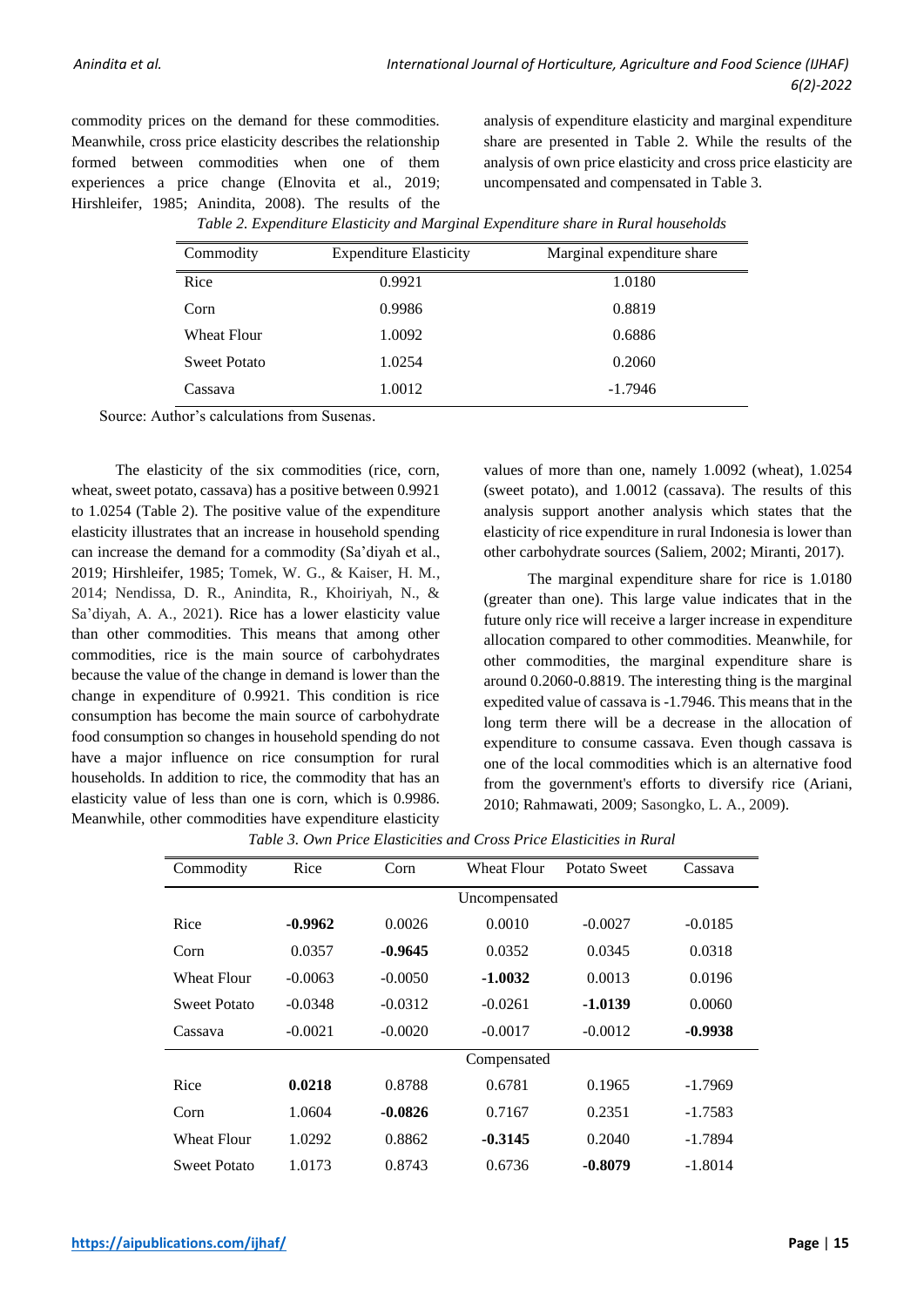Source: Author's calculations from Susenas

The uncompensated or Marshallian price elasticity (Table 3) in rural areas has a negative for each carbohydrate. This result is following the theory of demand, namely the demand for a commodity will decrease when there is an increase in the price of the commodity or it is called downward sloping (Varian, 2010; Febianti, Y. N., 2014; Sudarmanto, E., Syaiful, M., Fazira, N., Hasan, M., Muhammad, A., Faried, A. I., & Purba, B., 2021). The elasticity own price of rice, corn, and cassava are -0.9962; - 0.9645; -0.9938, including the category of a commodity that is inelastic to price changes, where the value of the change in demand is not greater than the price change. Meanwhile, the own price elasticity of flour and sweet potato are -1.0032 and -1.0139, including commodity categories that are elastic to price changes, which means that the value of changes in demand is greater than changes in commodity prices. If viewed on a compensated or Hicksian own price elasticity basis (in Table 3), the price elasticity of each commodity in rural areas also has a negative, except for positive rice. Almost all commodities in the compensated analysis have an elasticity of less than one (-0.0218 to -0.8079). This explains that these commodities are included in commodities that are inelastic to price changes. Different conditions occur in cassava which is elastic to price changes because it has more than one elasticity, which is 2.7885.

The results of the uncompensated cross-elasticity analysis show that rice has a substitution relationship with other commodities except for maize which has a complementary relationship. Corn has a substitution relationship with other commodities except for rice. Wheat has a substitution relationship with sweet potato and cassava and has a complementary relationship with rice and corn. Sweet potato has a substitution relationship with rice and cassava, while with corn and wheat it has a complementary relationship. Cassava with other commodities has a complementary relationship except with rice. Although the

relationship formed between commodities has differences, the magnitude of the value given from the impact of changes in commodity prices on other commodities overall has a value of less than one or is inelastic to changes in the prices of other commodities. If analyzed on a compensated basis, the cross price elasticity of food demand in rural areas almost all commodities have a complementary relationship with other commodities. In contrast to other commodities, cassava has a substitution relationship with other commodities. Meanwhile, if viewed from the magnitude of the change in value, only changes in the price of rice and cassava provide changes in inelastic demand for other commodities. The results of this study are following the results of BPS research (2009) .

The difference in the results of the uncompensated analysis with the compensated analysis explains that there is an influence given by the income effect on the uncompensated analysis. So that when an analysis is carried out without an income effect (compensated) it can provide different results, both from substitution to complementary relationships and vice versa (Anindita, 2008).

## **1.3. The Elasticity of Food Demand for Carbohydrate Sources in Urban**

The elasticity of demand for food sources of carbohydrates in urban areas is also carried out with three analyzes, namely expenditure elasticity, price elasticity, and cross elasticity. In addition, marginal expenditure share analysis was also carried out. As in rural areas, the elasticity of demand analysis in urban areas is carried out using two approaches, namely the uncompensated or Marshallian approach and the compensated or Hicksian approach. The analysis of expenditure elasticity and marginal expenditure share in urban areas is presented in table 4, while the results of the analysis of price elasticity and cross elasticity are presented in table 5.

| Commodity           | <b>Expenditure Ealastivity</b> | Marginal expenditure share |
|---------------------|--------------------------------|----------------------------|
| Rice                | 0.9846                         | 1.1171                     |
| Corn                | 0.9656                         | 0.0269                     |
| <b>Wheat Flour</b>  | 1.0291                         | 0.3229                     |
| <b>Sweet Potato</b> | 0.9650                         | $-0.1974$                  |
| Cassava             | 0.9923                         | $-0.2695$                  |

|  |  |  |  | Table 4. Expenditure Elasticity and Marginal Expenditure Share of Food Demand in Urban Areas |
|--|--|--|--|----------------------------------------------------------------------------------------------|
|  |  |  |  |                                                                                              |

Source: Author's calculations from Susenas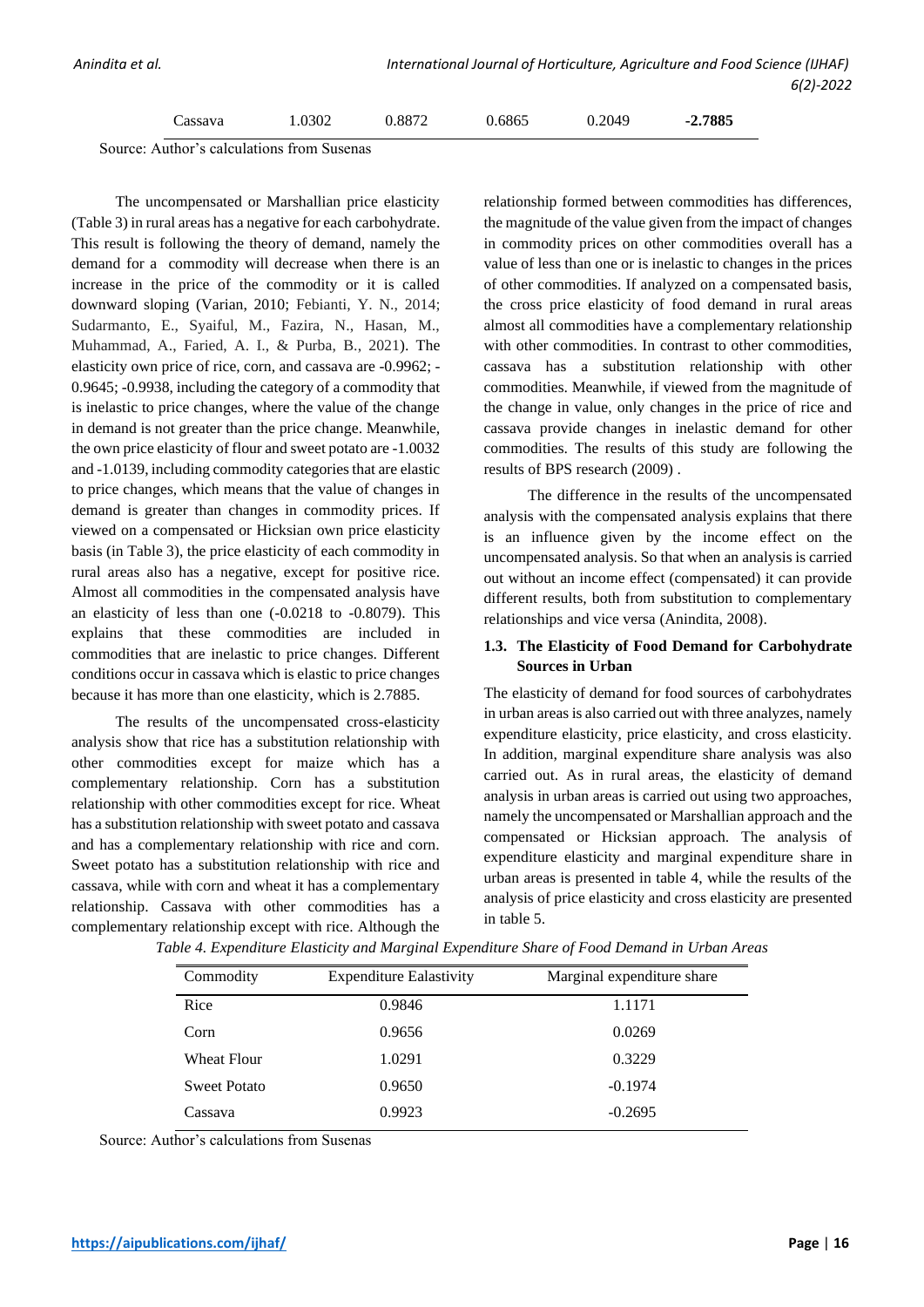The expenditure elasticity (Table 4) shows that rice, corn, wheat flour, sweet potato, and cassava are normal goods because they have elacticity less than one. This means that an increase in household spending can increase the demand for these commodities. The elasticity of household expenditure in urban areas is between 0.9650 to 0.9923. Wheat flour is included in a superior (luxurious) commodity with an elasticity of more than one, which is 1.0291. This means that the allocation of urban household expenditures for wheat flour consumption is higher than for other commodities when there is an increase in income (Lantican *et al,* 2013). This condition needs attention from the government. Given that flour is an imported product. The value of the marginal expenditure share of rice commodities in urban areas is the highest compared to the other four commodities (corn, flour, cassava, and cassava). This means that the value of the increase in the allocation of rice expenditure in the future is the highest compared to other commodities, amounting to 1.1171. Meanwhile, other commodities ranged in value from 0.0269 to 0.3229. If rice expenditure allocation increases, sweet potato, and cassava experience a decrease in expenditure allocation for urban households by -0.1974 (sweet potato) and -0.2695 (cassava).

| Commodity           | Rice      | Corn                        | <b>Wheat Flour</b> | Sweet Poato | Cassava   |  |  |  |  |  |
|---------------------|-----------|-----------------------------|--------------------|-------------|-----------|--|--|--|--|--|
|                     |           | Uncompensated (Marshallian) |                    |             |           |  |  |  |  |  |
| Rice                | $-0.9490$ | 0.0340                      | 0.0384             | 0.0305      | 0.0294    |  |  |  |  |  |
| Corn                | $-0.1147$ | $-1.1528$                   | $-0.1430$          | $-0.1608$   | $-0.1631$ |  |  |  |  |  |
| Wheat Flour         | $-0.0107$ | 0.0215                      | $-0.9868$          | 0.0282      | 0.0302    |  |  |  |  |  |
| <b>Sweet Potato</b> | 0.0482    | 0.0095                      | 0.0195             | $-0.9986$   | $-0.0010$ |  |  |  |  |  |
| Cassava             | 0.0005    | $-0.0080$                   | $-0.0058$          | $-0.0098$   | $-1.0057$ |  |  |  |  |  |
|                     |           | Compensated (Hicksian)      |                    |             |           |  |  |  |  |  |
| Rice                | 0.1681    | 0.0615                      | 0.3474             | $-0.1710$   | $-0.2380$ |  |  |  |  |  |
| Corn                | 0.9807    | $-1.1259$                   | 0.1600             | $-0.3584$   | $-0.4254$ |  |  |  |  |  |
| Wheat Flour         | 1.1568    | 0.0502                      | $-0.6639$          | $-0.1823$   | $-0.2493$ |  |  |  |  |  |
| <b>Sweet Potato</b> | 1.1430    | 0.0364                      | 0.3223             | $-1.1961$   | $-0.2631$ |  |  |  |  |  |
| Cassava             | 1.1309    | 0.0243                      | 0.3101             | $-0.2082$   | $-1.2752$ |  |  |  |  |  |

*Table 5. Own Price Elasticity and Cross Price Elasticity in Urban*

Source: Author's calculations from Susenas

Uncompensated own price elasticity in urban areas shows that each commodity has a negative elasticity value according to the theory of demand, an increase in commodity prices can reduce demand for these commodities. In urban areas, commodities that are inelastic to price changes are rice (-0.9490), wheat (-0.9868), and sweet potato (-0.9986). Rice is the most responsive commodity to price changes because it has the lowest inelastic. Meanwhile, commodities that have an elastic elasticity are maize (-1.1528) and cassava (-1.0057). The results of the elastic analysis explain that the value of the change in demand is greater than the value of the in the price change. If analyzed on a compensated basis, the price elasticity in urban areas has the same results as the analysis in rural areas, namely that all commodities have negative values except for rice commodities. Each commodity has a different response to any changes in commodity prices. Rice and wheat are inelastic to price changes, while corn, sweet potato, and cassava are elastic to price changes.

Analysis of uncompensated cross price elasticity in urban areas explains that the relationship between rice and corn and wheat is a substitution, while the relationship with sweet potato and cassava is complementary. Corn has a complementary relationship with all commodities except cassava. Wheat has a substitution relationship with corn and cassava and has a complementary relationship with rice and sweet potato. Sweet potato and cassava have a complementary relationship with rice and wheat. Meanwhile, with other commodities, sweet potato has a substitution relationship. The analysis of compensated cross price elasticity in urban areas explains that the relationship formed between commodities is complementary to rice and other commodities, corn to other commodities, and flour to other commodities. Meanwhile, sweet potato and cassava have a substitution relationship with other commodities. The value of the effect of changes in the price of a commodity with other commodities having a high influence is when a change in the price of rice affects the demand for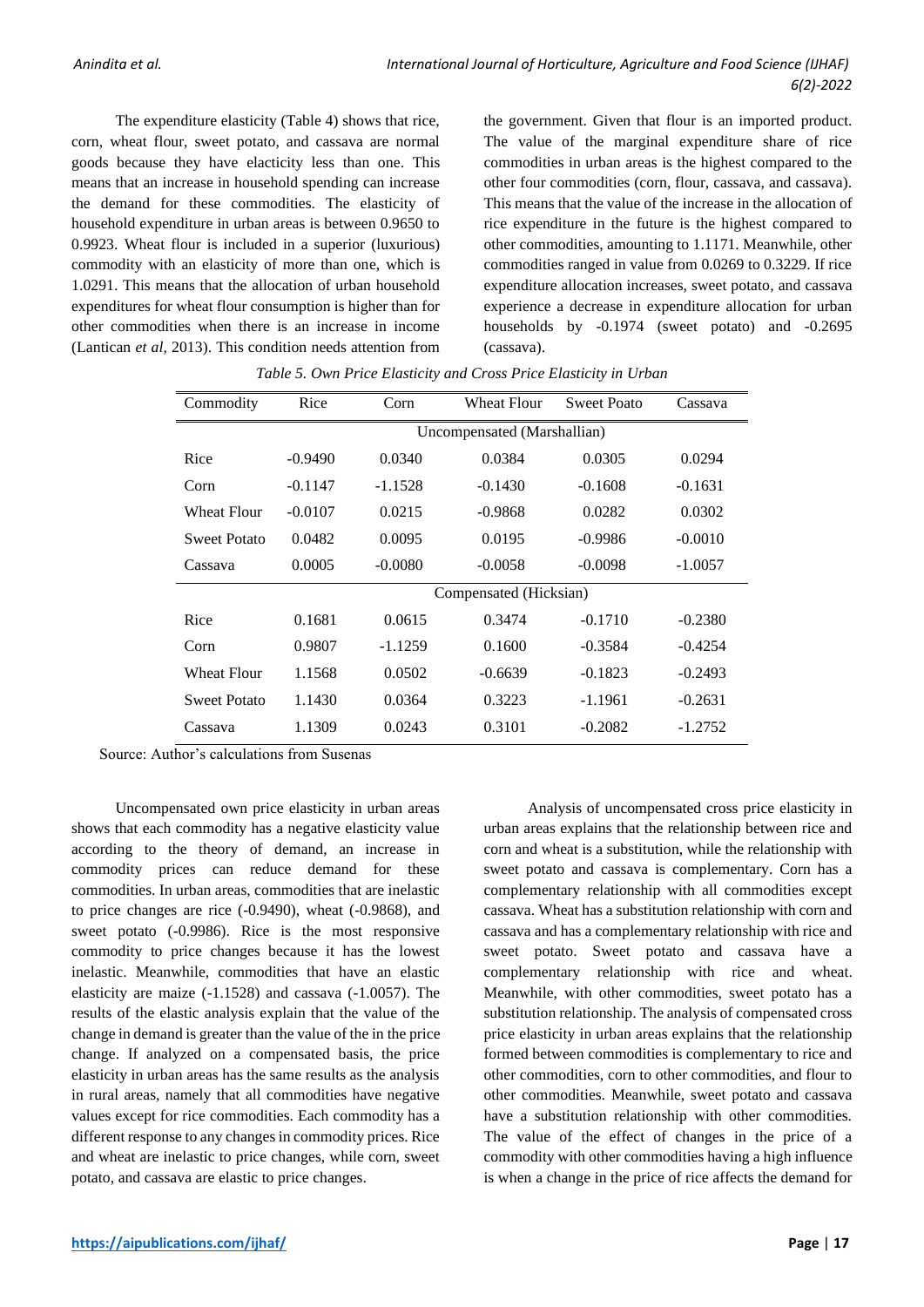flour (1.1568), sweet potato (1.1430), and cassava (1.1309). While the change value for other commodities does not reach one or means that the relationship formed is inelastic.

#### **IV. CONCLUSIONS AND RECOMMENDATIONS**

The demand for food sources of carbohydrates has differences between rural and urban households which are influenced by several things, including price, income, and number of household members. When viewed from the elasticity of demand, rice and corn are commodities that are inelastic to changes in household expenditure. Wheat is a superior commodity in both rural and urban areas. Meanwhile, sweet potato and cassava are elastic in terms of expenditure for rural households. However, each household allocates higher consumption expenditures for rice compared to other commodities. In line with the expenditure elasticity analysis, rice has the most inelastic price elasticity value compared to other commodities. In addition, the effect of changes in rice consumption on changes in prices of other commodities is lower than the effect of changes in rice prices on the consumption of other commodities. This condition explains that among other commodities, the demand for rice to meet the needs of carbohydrates in the household is the highest. So that effort are needed from the government to maintain the stability of rice commodity prices in the market.

#### **REFERENCES**

- [1] Akinbode, S. O. (2015). A linear approximation almost ideal demand system of food among households in South-West Nigeria. *International Journal of Social Economics*, *42*(6), 530–542. https://doi.org/10.1108/IJSE-08-2014-0165
- [2] Amanto, B. S., Chairul Basrun Umanailo, M., Wulandari, R. S., Taufik, T., & Susiati, S. (2019). Local consumption diversification. *International Journal of Scientific and Technology Research*, *8*(8), 1865–1869.
- [3] Andreyeva, T., Long, M. W., & Brownell, K. D. (2010). The impact of food prices on consumption: A systematic review of research on the price elasticity of demand for food. *American Journal of Public Health*, *100*(2), 216–222. https://doi.org/10.2105/AJPH.2008.151415
- [4] Barten, A. P., & Turnovsky, S. J. (1966). Some aspects of the aggregation problem for composite demand equations. *International Economic Review*, *7*(3), 231-259.
- [5] Bashir, A., & Yuliana, S. (2018). Identifying factors influencing rice production and consumption in Indonesia. *Jurnal Ekonomi Pembangunan*, *19*(2), 172–185.
- [6] Bett, H. K., Musyoka, M. P., Peters, K. J., & Bokelmann, W. (2012). Demand for Meat in the Rural and Urban Areas of Kenya: A Focus on the Indigenous Chicken. *Economics Research International*, *2012*, 1–10. https://doi.org/10.1155/2012/401472
- [7] Christensen, L. R., Jorgenson, D. W., & Lau, L. J. (1975).

Transcendental logarithmic utility functions. *The American Economic Review*, *65*(3), 367-383.

- [8] Deaton, A. (1986). Demand analysis. *Handbook of econometrics*, *3*, 1767-1839.
- [9] Deaton, A., & Muellbauer, J. (1980). An almost ideal demand system. *The American economic review*, *70*(3), 312-326.
- [10] Delavar, A., Yavari, G., & Yazdani, S. (2020). *Testing of Weak Separability and Estimating of Meat Demand System in Iran ( Application of Rotterdam Demand System )*. *228*, 215– 228.
- [11] Delport, M., Louw, M., Davids, T., Vermeulen, H., & Meyer, F. (2017). Evaluating the demand for meat in South Africa: an econometric estimation of short term demand elasticities. *Agrekon*, *56*(1), 13-27.
- [12] Elnovita, E., Jamal, A., Seftarita, C., & Saputra, J. (2019). Analysis of demand for food commodities and its impact on the poverty. *Opcion*, *35*(89), 455–474.
- [13] Erhabor, P. O. I., & Ojogho, O. (2011). Demand analysis for rice in Nigeria. *Journal of food technology*, *9*(2), 66-74.
- [14] Färe, R., Grosskopf, S., Hayes, K. J., & Margaritis, D. (2008). Estimating demand with distance functions: Parameterization in the primal and dual. *Journal of Econometrics*, *147*(2), 266– 274. https://doi.org/10.1016/j.jeconom.2008.09.033
- [15] Hafizah, D., Budiman Hakim, D., & Nurmalina, R. (2020). Analysing Food Consumption in Indonesia. *International Journal of Progressive Sciences and Technologies (IJPSAT)*, *20*(2), 340–347. http://ijpsat.ijsht-journals.org
- [16] Hermanto, Rachmat, D. H. A. M., Ilham, N., Supriyati, Kariyasa, I. K., Setiyanto, A., & Rangga Ditya Yofa Edy Yusuf, S. (2015). Outlook Komoditas Pangan Strategis Tahun 2015-2019. In *Pusat Sosial Ekonomi Dan Kebijakan Pertanian, Badan Penelitian dan Pertanian Indonesia*. http://pse.litbang.pertanian.go.id/ind/pdffiles/anjak\_2015\_18 .pdf
- [17] Kassali, R., Kareem, R. O., Oluwasola, O., & Ohaegbulam, O. M. (2010). Analysis of Demand for Rice in Ile Ife, Osun State, Nigeria. *Journal of Sustainable Development in Africa*, *12*(2), 63-78.
- [18] Liao, H., & Chern, W. S. (2007). *A dynamic analysis of food demand patterns in urban China* (No. 381-2016-22052).
- [19] Lusk, J. L. (2017). Consumer research with big data: Applications from the food demand survey (foods). *American Journal of Agricultural Economics*, *99*(2), 303–320. https://doi.org/10.1093/ajae/aaw110
- [20] M.J.A. Van den Tillaart. (2019). *The Price Elasticity of Demand for Fresh Dairy Products*. 1–46.
- [21] Maula, L. R., Anindita, R., & Syafrial, N. (2019). Estimasi Permintaan Daging Sapi di Provinsi Jawa Timur dengan Model Sistem Pengeluaran Linier. *Jurnal Agro Ekonomi*, *37*(1), 47. https://doi.org/10.21082/jae.v37n1.2019.47-60
- [22] McLaren, K. R., Rossitter, P. D., & Powell, A. A. (2000). Using the cost function to generate Marshallian demand systems. *Empirical Economics*, *25*(2), 209–227. https://doi.org/10.1007/s001819900012
- [23] Muyanga, M., T.S. Jayne, G. A.-K., & Ariga, J. (2006). Staple Food Consumption Patterns In Urban Kenya: Trends And Policy Implications By. *Policy*, *20498*(00200).
- [24] Nugroho, S., & Suparyono, S. W. (2015). Pola Permintaan